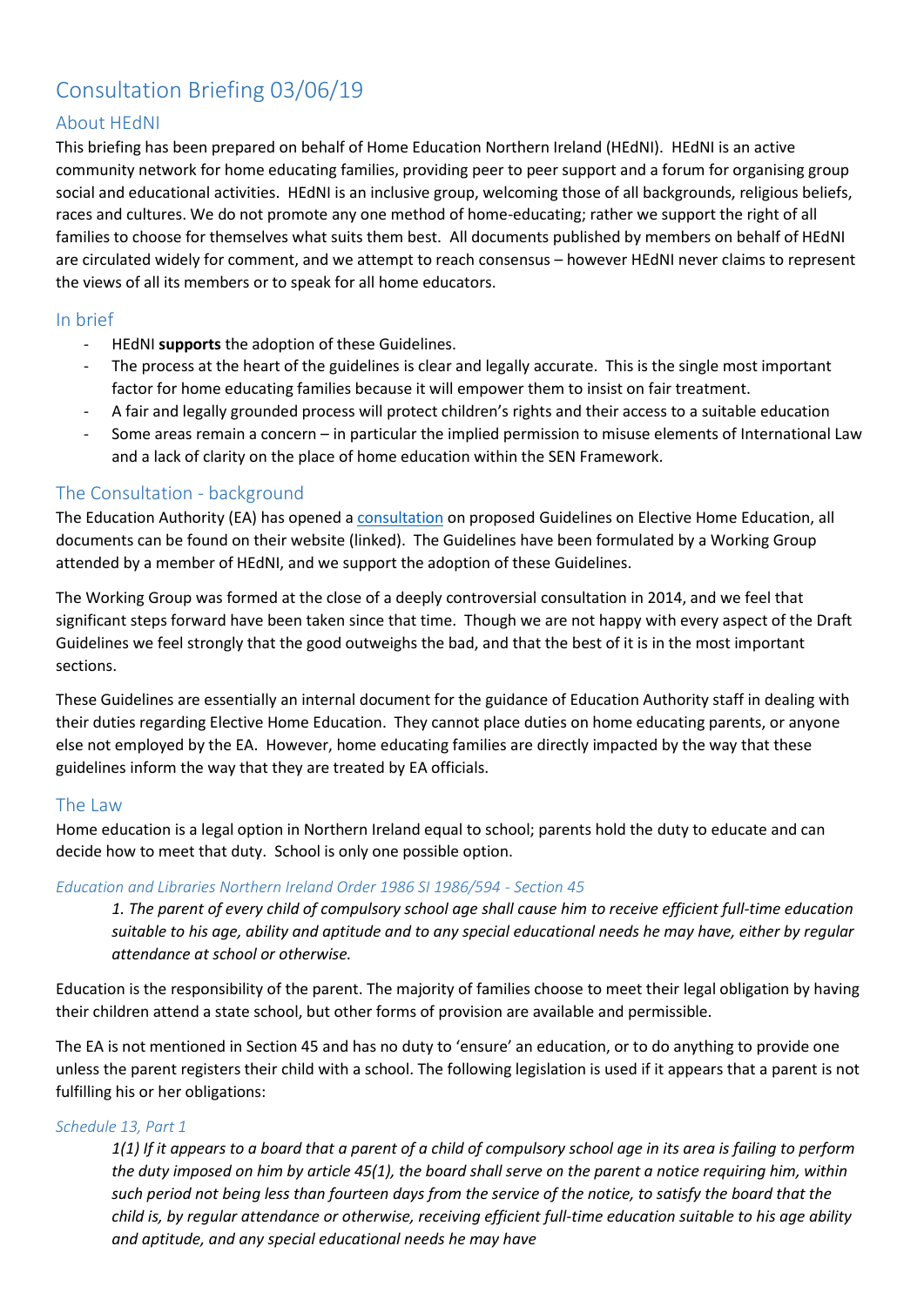The duty of the EA is purely **reactive**; unless there is an appearance of failure there is no duty imposed, no power to act. Routine state intervention in basic parenting decisions is not in the best interests of any child. Parents are in almost all cases the best and only suitable judge of the best interests of their child. They hold the duty to educate and therefore the power to make decisions about that education. The EA has no role in those decisions, other than in exceptional circumstances.

The law does not require parents to:

- Register with the EA
- Justify or explain their decision (in particular to the school at the point of deregistration)
- Meet with EA staff or invite them into their homes
- Allow EA staff to inspect their homes or interview their children
- Provide work samples, follow a curriculum, demonstrate progress, mark work, pursue academic qualifications
- Make the provision specified in a Statement of Special Educational Needs

## Parents should:

- Deregister in writing to the school (if applicable)
- Provide an education which is efficient, full time and suitable to the child's age, ability, aptitude and SEN
- Respond to specific concerns which have come to the attention of the EA, in the format they find most appropriate

It is also established in case law that parents would be 'sensible' to respond to general enquiries (without a specific stated concern), though they are legally entitled to refuse to do so.

## The good

Historically many home educating families have not felt able to trust EA officials. This is because many families have experienced staff with a lack of knowledge about home education, or worse have been faced with the misunderstanding or apparently deliberate misrepresentation of the law. This has sadly been particularly the case for families with children who have special educational needs.

Therefore the single most important question for home educating families regarding these guidelines is this:

"Will families be able to use these guidelines to support them in insisting on fair treatment?"

We believe that they will.

The process as described in the draft for contacting families is clear and legally accurate. The EA official is supported in meeting their duties, which are clearly stated, while good practice is put in place to keep families informed of what is happening and to help them understand what is required of them.

This process, properly implemented, will protect the rights of children and their access to a suitable education.

#### Special Educational Needs

This clarity will have particular benefits for families whose children have SEN. These have tended to suffer the most from poor practice and the lack of legal clarity, and because they need services from the EA they have been unable to insist on fair treatment. This has had a direct and sometimes catastrophic effect on the wellbeing of vulnerable children.

In particular it is very welcome that the Draft Guidance makes it clear that the duties of the parents and EA regarding home education are exactly the same whether or not the child has SEN, and that deregistration from a Special School is the same as from any other.

## The bad

There are aspects of the Guidelines which HEdNI feel undermine the clarity and accuracy of the Draft Guidelines, and the promotion of good practice. This threatens the ability of the home educating parent to provide a suitable education and undermines the child's right to an education.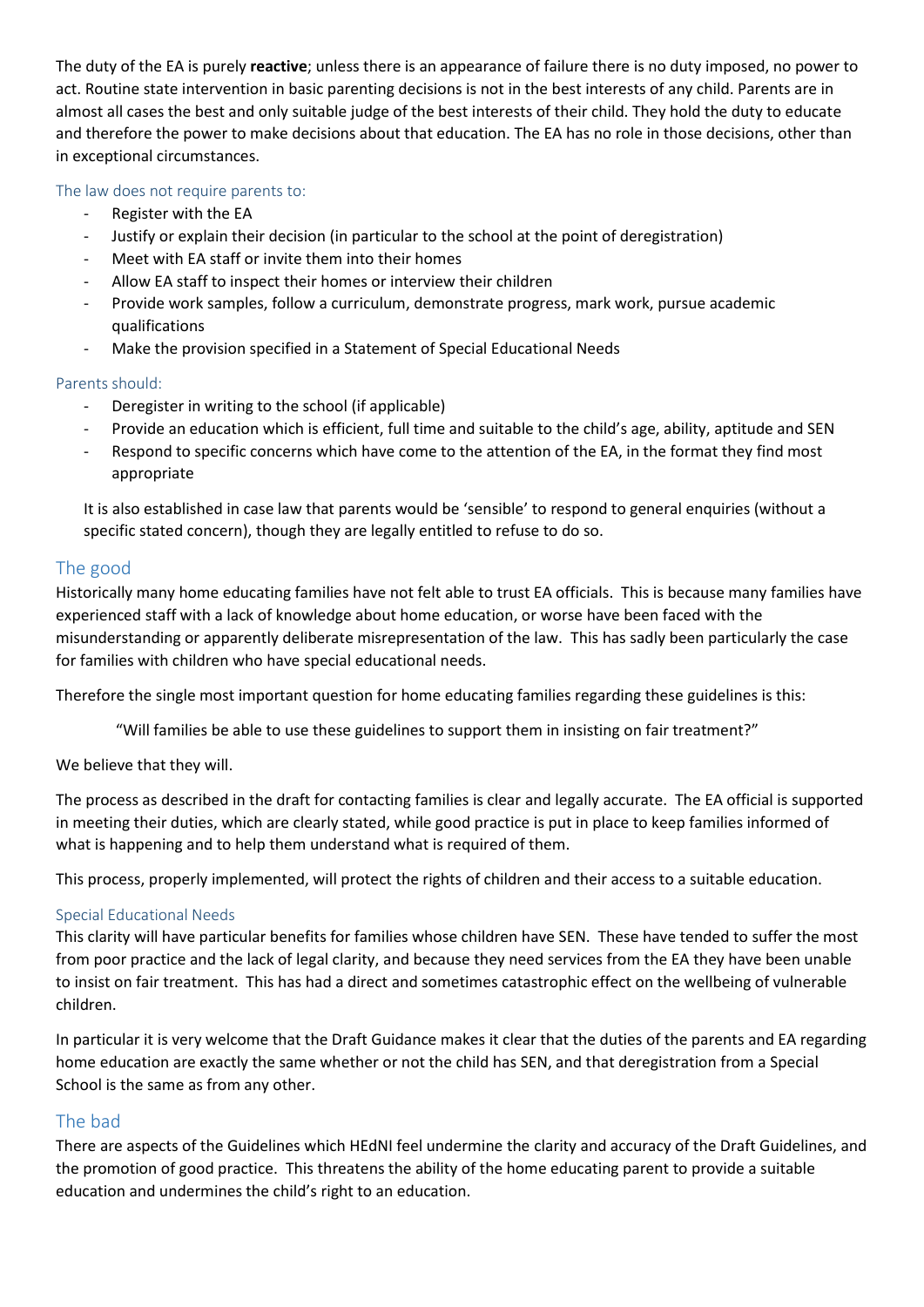#### Children's Rights

It may not be immediately clear why we object to the many mentions of Children's Rights sprinkled throughout the Draft. Most home educators would say that they are actively and passionately engaged in promoting and protecting their children's rights, and specifically their right to an education. Most parents would enthusiastically endorse the many aspirations of the International Treaties, and yet have strong and valid objections to their inclusion in this draft.

The best way to promote a child's right to an education in most circumstances is to empower those who are best placed to know what the child needs and to deliver it – the parents. Misusing these treaties in this way may actively undermine the ability of parents to provide a suitable education. It has the potential to impede the child's access to the rights which it intends to promote.

## *1. They are legally irrelevant in the context of this guidance.*

International Treaties only place obligations on States, they cannot place obligations on individual citizens. This guidance is all about how individual citizens should be treated by the EA, and therefore it is essential that the duties of individual citizens and members of EA staff are clearly understood. The UNCRC and ECHR are not directly relevant to understanding the exercise of these duties, and to imply that they are would tend to muddy the water.

UK statute is created and interpreted by the Courts in the light of International Treaty obligations. The role of the EA, and specifically the staff who will use this guidance, is not to add their own interpretation but to correctly apply domestic law.

Simply dropping quotes from the treaties without sufficient context does not promote children's rights, and indeed may undermine them. Without clear guidance EA staff may be positively encouraged to measure families against their own idiosyncratic idea of what constitutes (for example) an empowering education.

The Draft Guidance should be amended to make the legal context and application of the UNCRC and ECHR clear, or references which could be misunderstood should be removed. The duty of the EA to promote the rights enshrined in the UNCRC and ECHR is met by their scrupulous application and understanding of domestic law.

## *2. Their inclusion implies that they have a legal effect on families*

Including these aspirations might make people forget #1 if it isn't made very clear at every mention that these are not obligations on home educating families.

This internal document will dictate the way that families are treated by EA staff. Though it cannot dictate the duties of parents it should be clear on what they are.

Many families have experience of EA officials attempting to assess home education against whatever the official personally feels is important: progress, closeness to the national curriculum, time spent on certain subjects... When the only legal requirements are that the education should be 'efficient', 'full time' and 'suitable to his or her age, ability, aptitude and any special educational needs they may have".

To include a list of aspirations with an impressive International Law pedigree, is to imply that they are markers against which the EA can measure an education in this country. This encourages officials, who may be unclear on the law, to measure a family's provision against irrelevant and ill-defined standards (for example that education should be 'empowering') and this will have a direct effect on the wellbeing of home educated children. This leads us to the third point…

## *3. These aspirations have not been defined.*

Parent's obligations under domestic law have been through the Courts many times and have been the subject of much debate and discussion. It is clear what 'suitable' 'efficient' and so on mean, at least relatively speaking. Terms like 'empowering' are not defined in case law (because they don't need to be, not being legal requirements). So there is the potential for families to be placed once again in the hands of officials with little understanding of home education, and far too much power of interpretation. It is not appropriate for an official to evaluate how 'empowering' a child's education is, for example – however much both the official and the family feel that empowerment is desirable.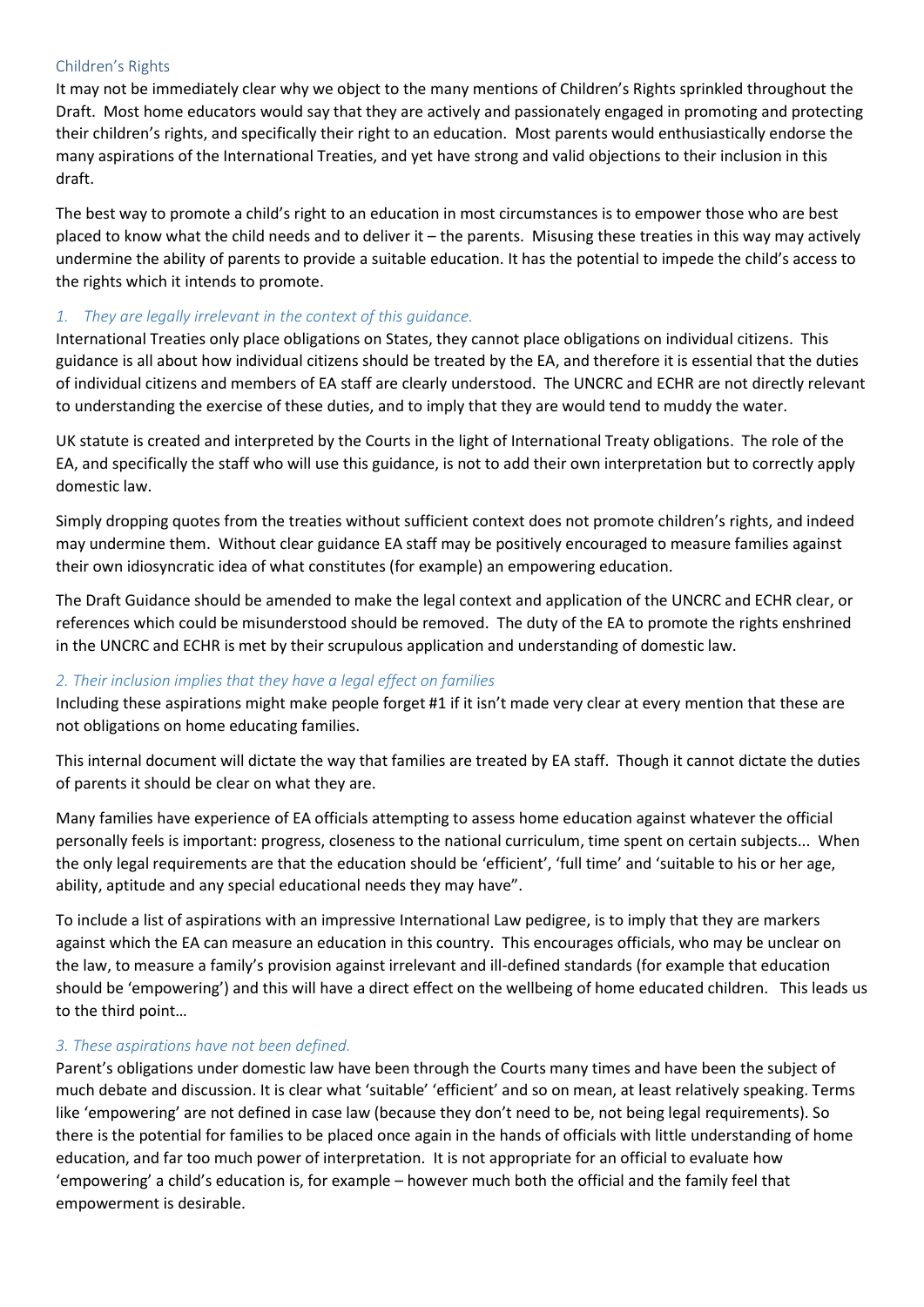#### *So…*

If the references to International Law cannot be removed or contextualised then it will be very important for the training that EA officials receive to make their application clear. HEdNI will produce information on this for parents and EA staff on this matter if necessary once the Guidelines pass into practice.

## Special Educational Needs.

While the clarity of the process section will have considerable benefit for children with SEN, there is much to dislike in the SEN specific section of the Draft Guidance.

There is no possible way that a paragraph in general Guidance can give adequate information on the interpretation of the SEN Framework in the context of Elective Home Education. It will be essential for SEN EHE specific Guidance to be drafted – this is a legally complex and highly sensitive area. Families with children who have SEN have always been the most likely to suffer from overreaching by EA officials, and very little of the SEN Framework has been drafted with any thought of environments other than school. Sensitive and intelligent interpretation of applicable law will be necessary to avoid discrimination and harm to vulnerable children.

In particular the Draft Guidance references the implementation of the Special Educational Needs and Disability (N.I.) Act 2016 which calls for 'the voice of the child' to be heard, this is a reference to Children's Rights in International Law which is discussed above. Many parents are concerned that their SEN children will be required to meet strangers and express an opinion, this could be very harmful. This Act was not drafted with home education in mind and assumes a school environment. It will be essential to develop specific guidance for SEN in EHE in the context of this act and in consultation and cooperation with those affected.

## *A note on the Easy Read Guidelines*

These are wholly inadequate. It is very important that people with language or literacy issues are able to fully understand the process which they will go through if there are concerns about the education which is being provided. We do not believe that the Easy Read Guidelines will provide that clarity, or empower families to insist on fair and legal treatment.

#### Other concerns

## *"Effective Education"*

The introduction to the Draft Guidelines cites an 'effective education' as a requirement deriving from EU case law. No such case law appears to exist, nor does any EU circular or guidance make this a requirement. The Belgian Linguistics Case<sup>1</sup> and the Guide to Article 2, Protocol 1 both make it clear that it is the **right** to an education which must be effective, not the education itself, and that the State is required not to impede the exercise of that right. No parent (indeed no school either) should be measured against 'effectiveness' on the basis of EU law. The Guidance should be modified to accurately represent the duty and to instead say that –

*"EU case law makes it clear that States must do nothing to impede the effectiveness of the right to an education".*

In any case, as noted above, even if this *were* a requirement on States, it would not be a requirement on families.

## *The guidance directly addresses parents at several points.*

This is a more minor point, but it has an important effect on the tone and possibly on practice. The EA is not able to instruct parents, we are not employees. Guidance may be issued to employees of the EA, and it should be available to the public to allow them to understand how they should be treated and to hold the EA to account. The tendency of the old Boards to treat parents as wayward employees was a serious threat to the wellbeing of children, and this Guidance should seek to avoid any suggestion that this could be acceptable. Those parts of the guidance which directly address parents (for example the 'considerations before deregistering') should be reworded to address EA employees.

## *Support, access to school facilities and exam access.*

The EA is not legally required to provide any of these. It is far from clear what support will be available (especially from schools at the point of deregistration) and what the school considers to be 'support' may well not be welcomed

**<sup>.</sup>** <sup>1</sup> https://hudoc.echr.coe.int/eng#{"fulltext":["belgian linguistics"],"itemid":["001-55398"]}